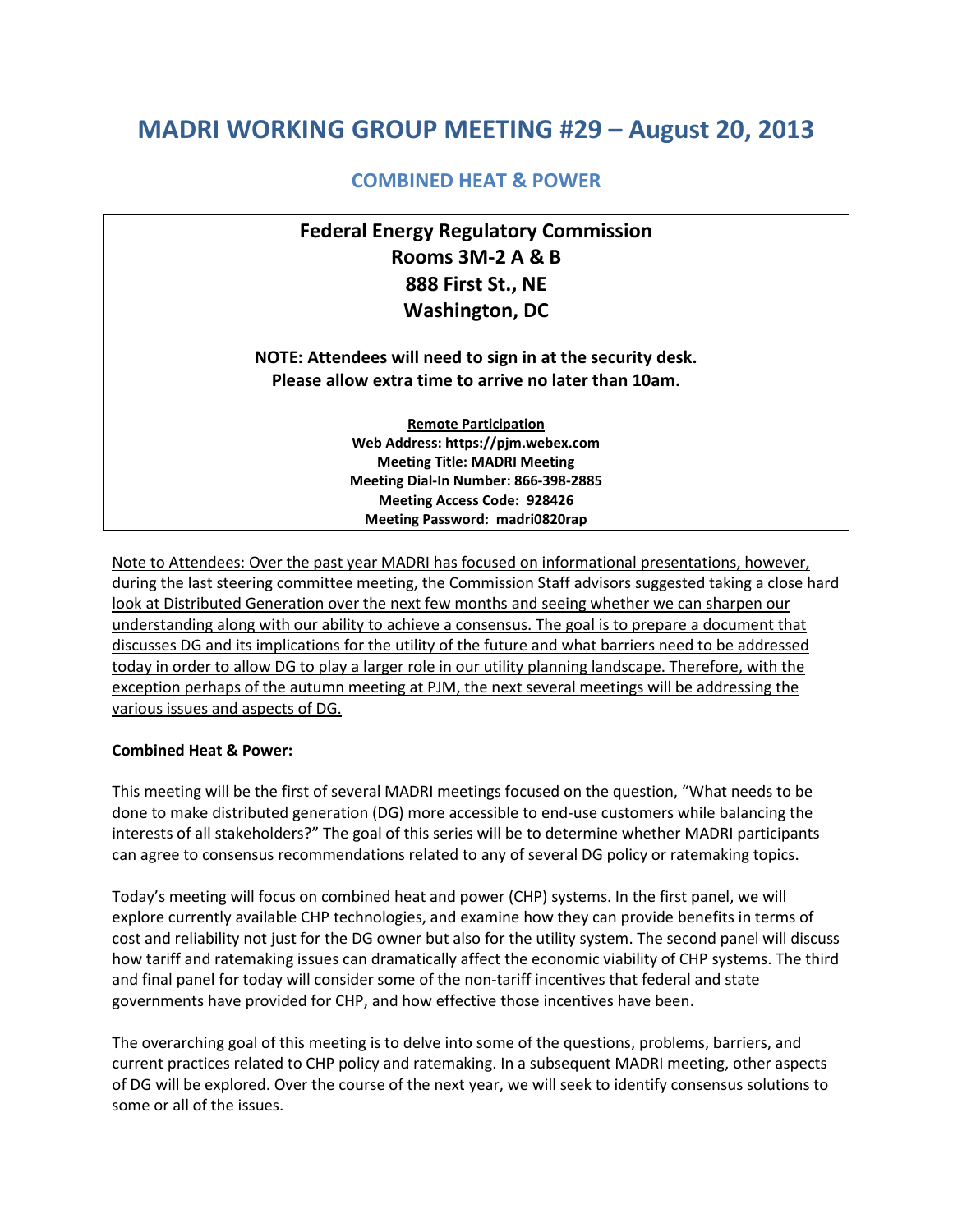### **AGENDA**

| $9:30 - 10:00$ am   | <b>Networking</b>                                                                                                                                                                                                                                                                                                                                                                                                                                                                                                                                                                                                                                                                                                                                                                    |
|---------------------|--------------------------------------------------------------------------------------------------------------------------------------------------------------------------------------------------------------------------------------------------------------------------------------------------------------------------------------------------------------------------------------------------------------------------------------------------------------------------------------------------------------------------------------------------------------------------------------------------------------------------------------------------------------------------------------------------------------------------------------------------------------------------------------|
| $10:00 - 10:15am$   | <b>Introductions</b><br>Janine Migden-Ostrander and John Shenot, Regulatory Assistance Project                                                                                                                                                                                                                                                                                                                                                                                                                                                                                                                                                                                                                                                                                       |
| $10:15 - 11:30$ am  | <b>CHP Technologies and System Benefits</b><br>Richard Sweetser, Mid-Atlantic Clean Energy Application Center<br>Gearoid Foley, Mid-Atlantic Clean Energy Application Center<br>Neal Elliott, ACEEE                                                                                                                                                                                                                                                                                                                                                                                                                                                                                                                                                                                  |
|                     | Traditionally, CHP systems have been the purview of large industrial customers<br>that have a 24/7 need for large amounts of electric energy and process steam,<br>and much of the policy attention has focused on those customers. That is<br>changing. CHP systems are increasingly of interest to large commercial and<br>institutional customers, who in addition to electric energy needs have building<br>heating and cooling needs. In this panel, we will hear from national and regional<br>experts about the current generation of CHP technologies and their potential<br>applications. We will also explore how those technologies can result in costs and<br>benefits not just for the owner, but also for the utility system.                                          |
| $11:30am - 12:30pm$ | Lunch and Networking on Your Own                                                                                                                                                                                                                                                                                                                                                                                                                                                                                                                                                                                                                                                                                                                                                     |
| $12:30 - 1:45$ pm   | Tariff/Ratemaking Issues that Influence CHP Viability<br>Bill Pentland, World Alliance for Decentralized Energy<br>Chuck Fullem, FirstEnergy<br>Joe Sullivan, Concord Engineering Group<br>There are a variety of issues related to utility ratemaking and utility tariffs that<br>fundamentally and profoundly affect the economic viability of CHP deployment<br>in a competitive market like PJM's. In this panel, we will explore some of those<br>ratemaking and tariff issues, including standby rates, peak load contribution,<br>load factor adjustments, and power factor adjustments. We will hear from<br>experts on how tariffs can make or break a CHP project, why they are structured<br>as they currently are, and what the impact would be on other stakeholders if |
| $1:45 - 3:00$ pm    | the rates and tariffs were made more favorable for CHP.<br><b>Non-Tariff Incentives for CHP</b><br>Katrina Pielli, U.S. Department of Energy<br>Bill Wolf, Baltimore Gas and Electric<br>Melissa Mullarkey, Recycle Energy Development, LLC<br>The federal government, as well as many state governments and individual<br>utilities, have experimented with a variety of policies that provide incentives for<br>CHP deployment. This panel will summarize some of the types of incentives that<br>have been offered and how effective they have been.                                                                                                                                                                                                                              |